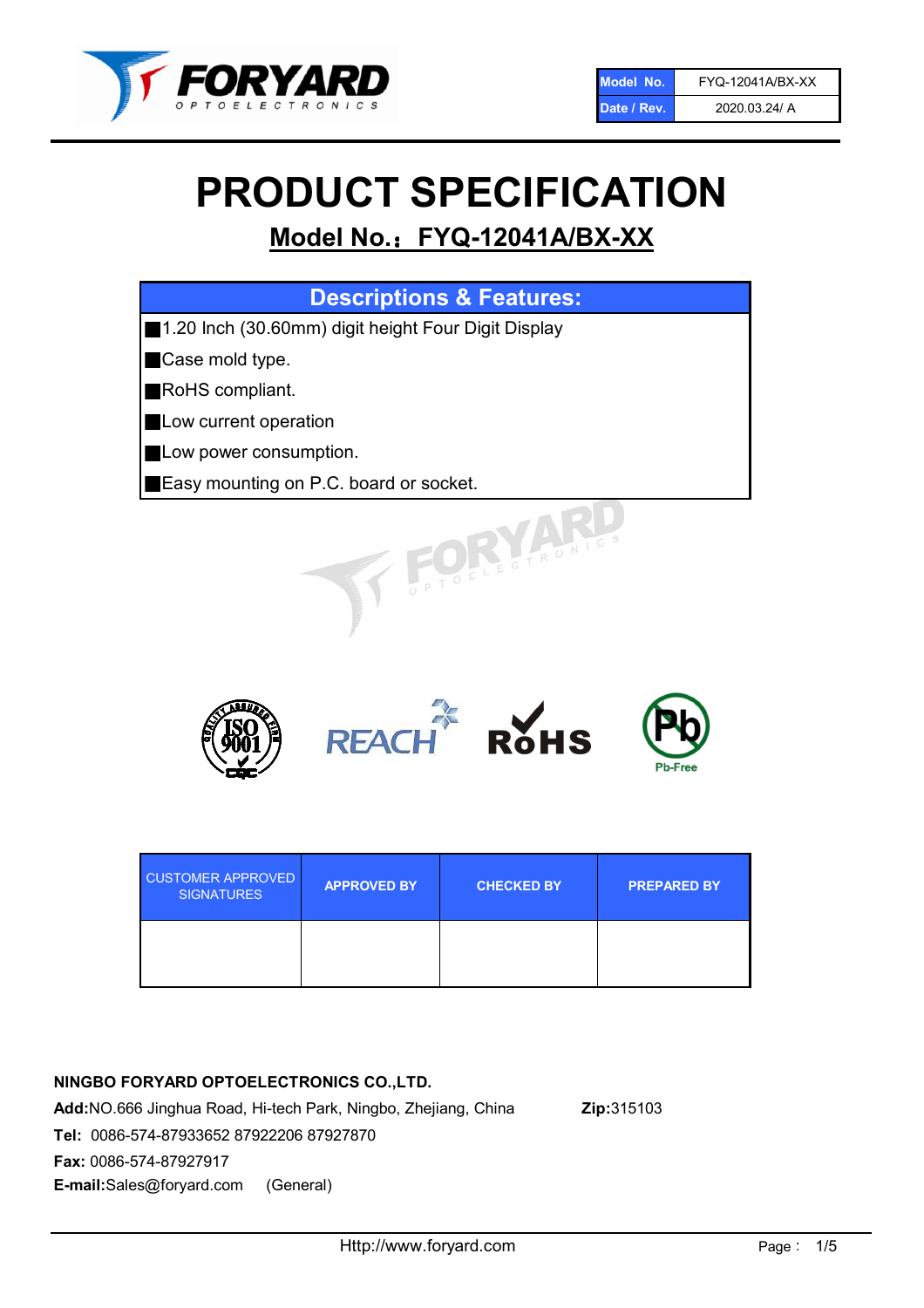

| Model No.   | FYQ-12041A/BX-XX |
|-------------|------------------|
| Date / Rev. | 2020.03.24/ A    |

### Model No.: FYQ-12041A/BX-XX

### ■ -XX: REF Surface / Epoxy color

| Color<br><b>Number</b>      |                        |                           |             |                |
|-----------------------------|------------------------|---------------------------|-------------|----------------|
| REF Surface Color   O White |                        | I○ Black  ○ Gray          | $\circ$ Red | $\circ$ Green  |
| Epoxy Color                 | $\bigcirc$ Water Clear | $\circ$ White $\circ$ Red | IO Green    | $\circ$ Yellow |

#### ■ Mechanical Dimensions



Notes:

- 1. All pins are Φ0.50[.020]mm
- 2. Dimension in millimeter [inch], tolerance is ±0.25 [.010] and angle is ±1° unless otherwise noted.
- 3. Bending≤Length\*1%.
- 4.The specifications,characteristics and technical data described in the datasheet are subject to change without prior notice.
- 5.The drawing is different from the actual one, please refer to the sample.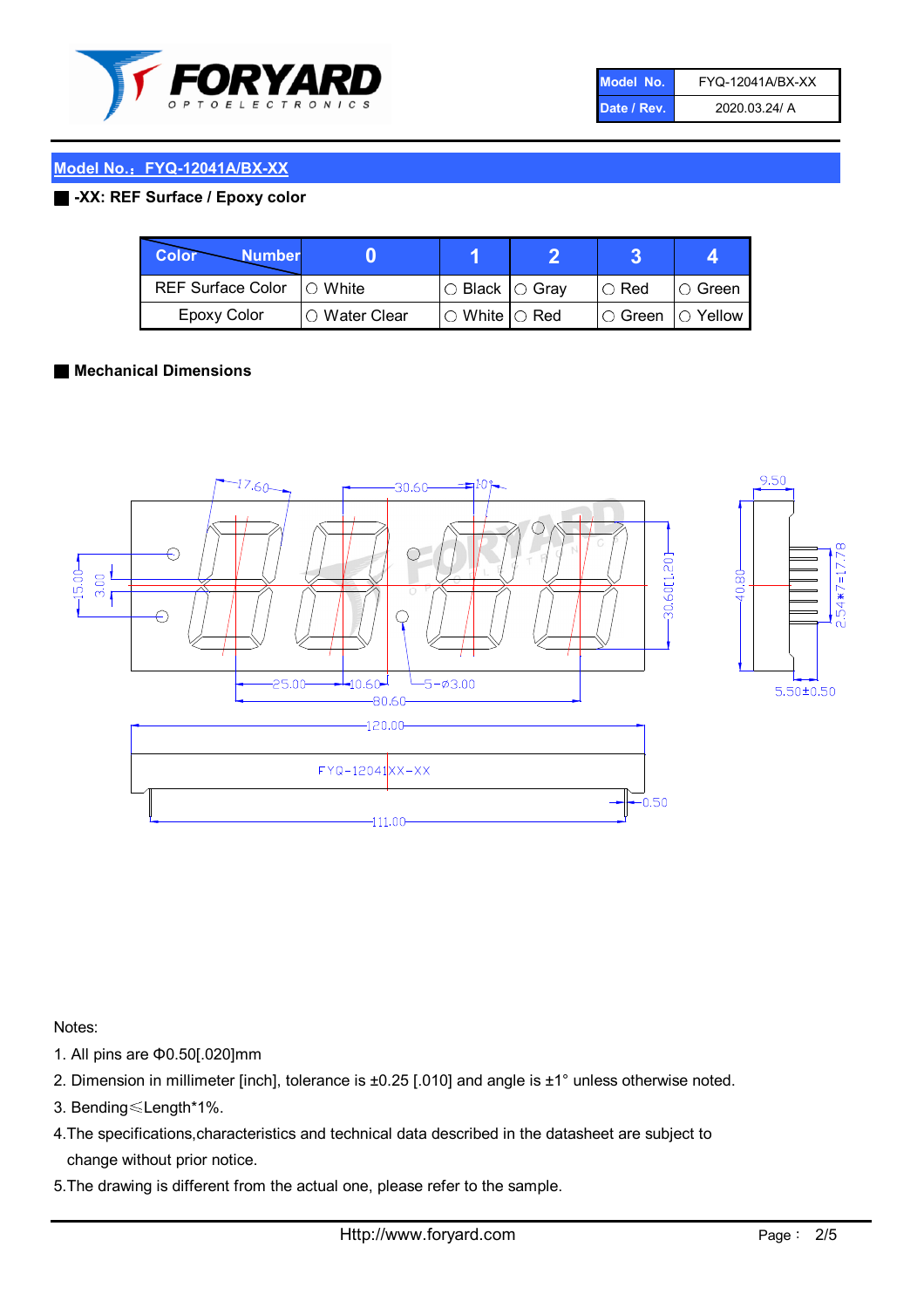

| Model No.   | FYQ-12041A/BX-XX |
|-------------|------------------|
| Date / Rev. | 2020.03.24/ A    |

# Model No.: FYQ-12041A/BX-XX

■ All Light On Segments Feature & Pin Position





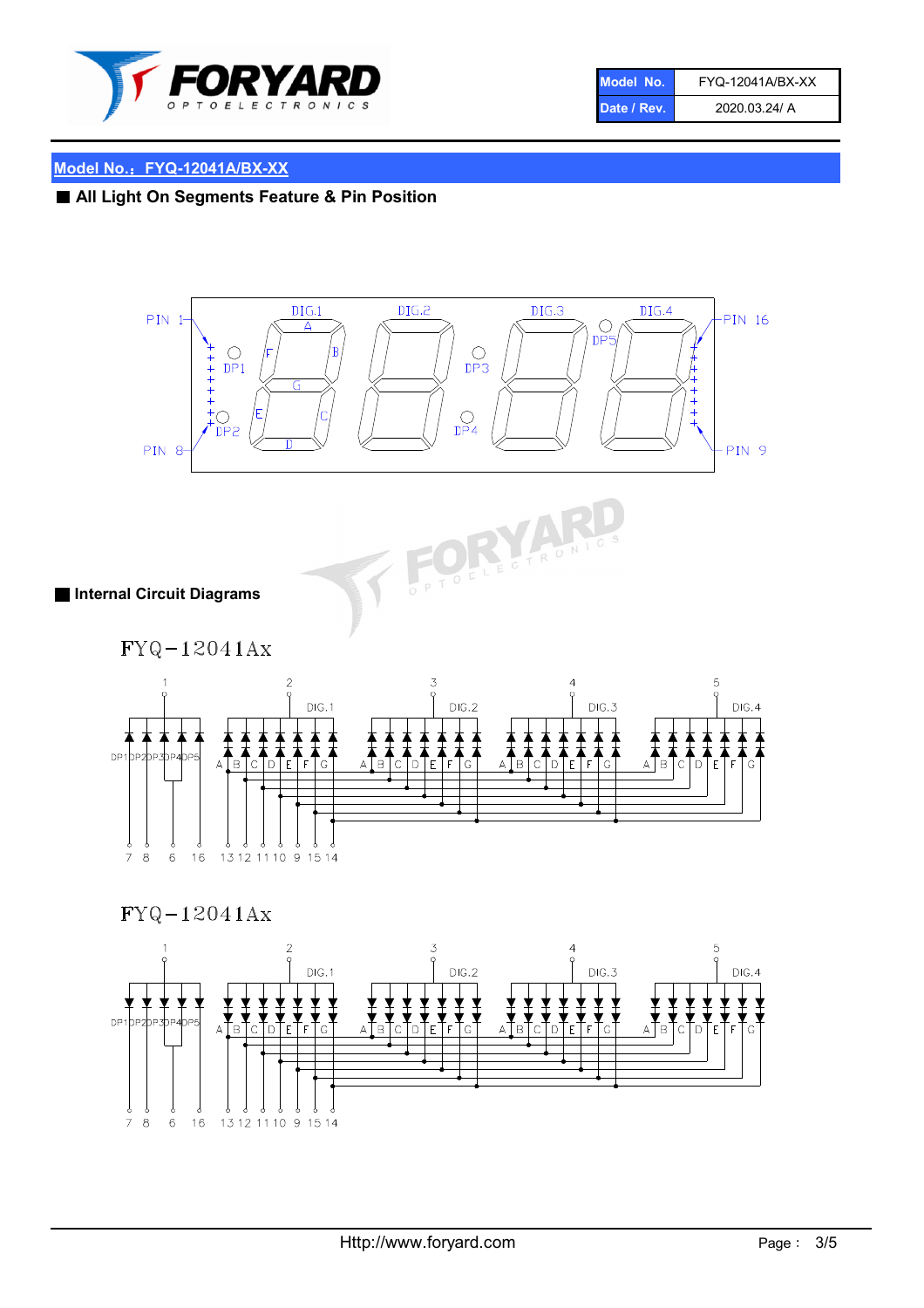

| Model No.   | FYQ-12041A/BX-XX |
|-------------|------------------|
| Date / Rev. | 2020.03.24/ A    |

(Ta=25℃)

# Model No.: FYQ-12041A/BX-XX

|  | Absolute maximum ratings |  |
|--|--------------------------|--|
|  |                          |  |

| <b>psolute maximum ratings</b> |               |                       |              |            | (Ta=25℃)     |
|--------------------------------|---------------|-----------------------|--------------|------------|--------------|
|                                |               |                       | <b>Value</b> |            |              |
| <b>Parameter</b>               | <b>Symbol</b> | <b>Test Condition</b> | <b>Min</b>   | <b>Max</b> | <b>Unit</b>  |
| Reverse Voltage                | VR            | $IR = 30$             | 5            |            | V            |
| <b>Forward Current</b>         | IF            |                       |              | 30         | mA           |
| Power Dissipation              | Pd            |                       |              | 100        | mW           |
| <b>Pulse Current</b>           | Ipeak         | Duty=0.1mS,1KHz       |              | 150        | mA           |
| <b>Operating Temperature</b>   | Topr          |                       | $-40$        | $+85$      | $^{\circ}$ C |
| Storage Temperature            | Tstr          |                       | -40          | $+85$      | $^{\circ}$ C |

#### ■ Electrical-Optical Characteristics

#### ● Color Code & Chip Characteristics:(Test Condition:IF=10mA)

Typ Max S | Hi $\textsf{Red}$  | AlGaInP | 660nm LE 20nm | 2.00 | 2.50 D | Super Red | AIGaAs/DH | 650nm | 20nm | 2.00 | 2.50 E | Orange | GaAsP | 625nm | 35nm | 2.00 | 2.50 A | Amber | GaAsP | 610nm | 35nm | 2.00 | 2.50 Y | Yellow | GaAsP | 590nm | 35nm | 2.00 | 2.50 G Yellow Green AIGaInP | 570nm | 10nm | 2.00 | 2.50 3.00 3.80 3.00 3.80 W | White | InGaN/GaN | X=0.29,Y=0.30 |CCT:9500K| 3.00 | 3.80 UHR Ultra Hi Red | AlGaInP | 640nm | 20nm | 2.00 | 2.50 UR | Ultra Red | AlGaInP | 635nm | 20nm | 2.00 | 2.50 UE Ultra Orange | AIGaInP | 625nm | 20nm | 2.00 | 2.50 UA Ultra Amber | AIGaInP | 610nm | 20nm | 2.00 | 2.50  $UV$  Ultra Yellow  $\vert$  AlGaInP  $\vert$  590nm  $\vert$  20nm  $\vert$  2.00  $\vert$  2.50  $\text{UG}$  Ultra Yellow Green | AIGaInP | 570nm | 30nm | 2.00 | 2.50 PG Pure Green | InGaN | 520nm | 36nm | 3.00 | 3.80 30nm 3.00 3.80 30nm 3.00 3.80 UW |Ultra White | InGaN/GaN | X=0.29,Y=0.30 |CCT:9500K| 3.00 | 3.80 10~20 Standard brightness Forward Voltage(VF) Unit:V 15~30 10~20 10~20 625nm GaAsP 590nm **Emitting Color Dice Material** 10~21 610nm Luminous **Intensity** (Iv) Unit:mcd AlGainP 660nm GaAsP GaAsP AlGaAs/DH **Spectral** Line halfwidth (∆λ1/2) Peak Wave Length $(\lambda_{\rm P})$ UB 460nm 635nm AlGaInP AlGaInP AlGaInP InGaN/GaN AlGaInP | 570nm | 10nm | 2.00 | 2.50 | 10~20 30~105 30~135 460nm 520nm Ultra brightness **AlGaInP** AlGaInP 60nm AlGaInP 640nm Segment-to-Segment Luminous Intensity ratio(Iv-M) 1.5:1 610nm 9~20(mw) 350~450 470nm 120~180 120~180 Ultra Blue InGaN/GaN InGaN/GaN 9~20(mw) 20~50 280~600 570nm | 30nm | 2.00 | 2.50 | 20~60 470nm 590nm InGaN/GaN B Blue I InGaN 40~85 60~120~180 40~70

#### Note:

1.Luminous Intensity is based on the Foryard standards.

2.Pay attention about static for InGaN